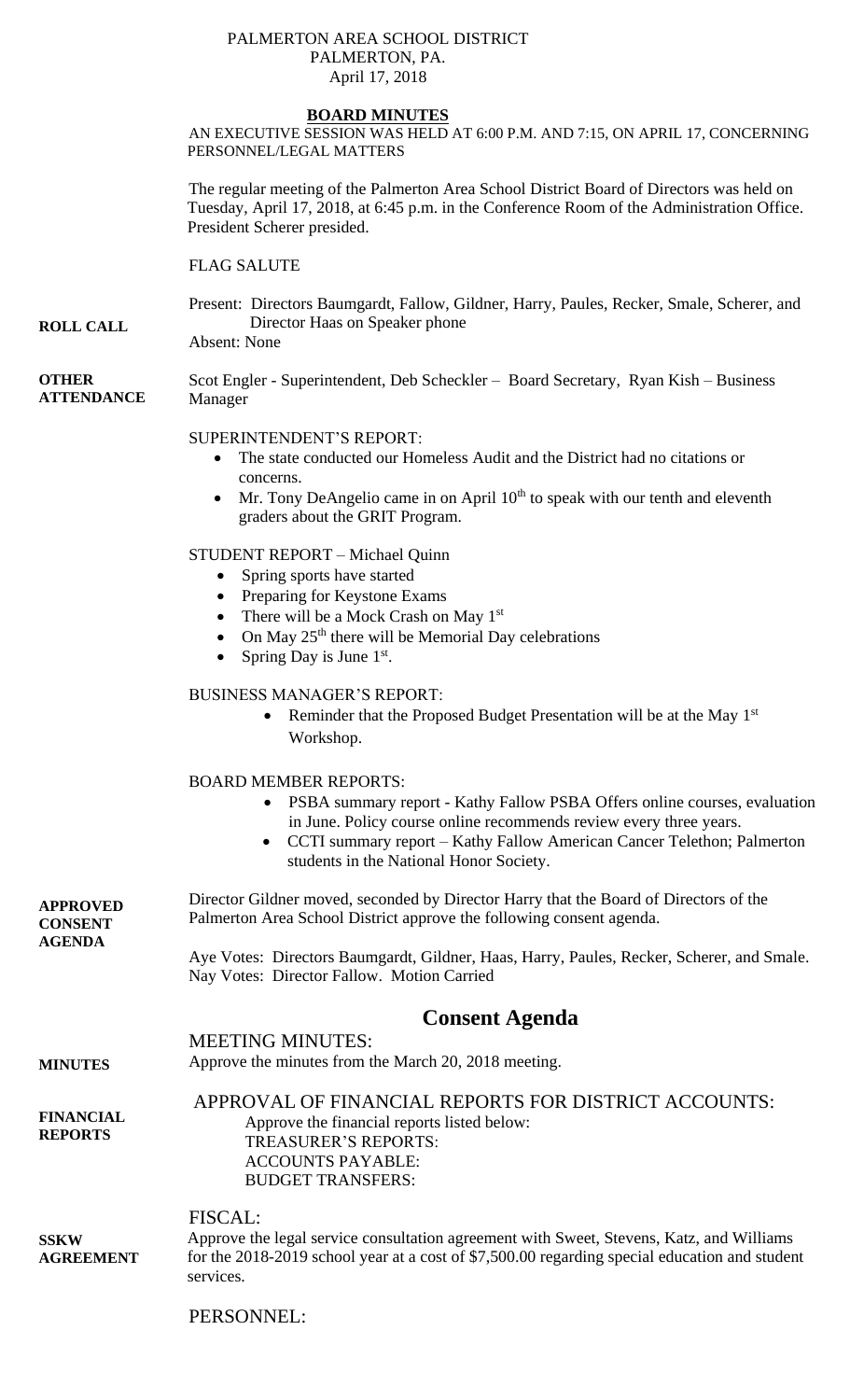|                                                        | April 17, 2018                                                                                                                                                                                                                                                               |                                                                                                                                                                                                                                                                                                                                                                                                                                                                                                                                                                                                         |                                                                                                                                |
|--------------------------------------------------------|------------------------------------------------------------------------------------------------------------------------------------------------------------------------------------------------------------------------------------------------------------------------------|---------------------------------------------------------------------------------------------------------------------------------------------------------------------------------------------------------------------------------------------------------------------------------------------------------------------------------------------------------------------------------------------------------------------------------------------------------------------------------------------------------------------------------------------------------------------------------------------------------|--------------------------------------------------------------------------------------------------------------------------------|
| <b>TUITION RE-</b><br><b>IMBURSEMENT</b>               | Approve tuition reimbursement as submitted.                                                                                                                                                                                                                                  |                                                                                                                                                                                                                                                                                                                                                                                                                                                                                                                                                                                                         |                                                                                                                                |
| <b>INDEPEMDENT</b><br><b>CONTRACTOR</b>                | Approve to contract with Art Feinberg as an independent contractor, school psychologist, as<br>needed, not to exceed 120 days, for the 2018-2019 school year, at the rate of \$420/day.                                                                                      |                                                                                                                                                                                                                                                                                                                                                                                                                                                                                                                                                                                                         |                                                                                                                                |
| <b>RESIGNATION</b>                                     | Approve the resignation of Ralph Andrews from the Girls' Head Basketball position<br>effective April 17, 2018.                                                                                                                                                               |                                                                                                                                                                                                                                                                                                                                                                                                                                                                                                                                                                                                         |                                                                                                                                |
| <b>RETIREMENT</b>                                      | Approve the retirement of David Kellerman effective June 30, 2018.                                                                                                                                                                                                           |                                                                                                                                                                                                                                                                                                                                                                                                                                                                                                                                                                                                         |                                                                                                                                |
| <b>EXTRA-</b><br><b>CURRICULAR</b><br><b>POSITIONS</b> | <b>Adrianne Allen</b><br><b>Bruce Bubser</b><br>Ken Termini<br>Justin Petersen<br>Erick Kresge<br>Jake Christman<br><b>Dillon Massington</b><br>Zach Christman<br>Sam Oberlander<br>Michael Englert<br><b>Josh Evans</b><br>Tom Pasquariello<br>Pat Frank<br>Lauren Michalik | Approve the following extracurricular positions for the 2018-19 school year:<br><b>Volunteer Swimming Coach</b><br>Volunteer Swimming Coach<br>Head Boys' Basketball Coach<br><b>Head Wrestling Coach</b><br><b>Asst. Wrestling Coach</b><br>1/2 Asst. Wrestling Coach<br>1/2 Asst. Wrestling Coach<br><b>Volunteer Wrestling Coach</b><br><b>Volunteer Wrestling Coach</b><br><b>Volunteer Wrestling Coach</b><br><b>Volunteer Wrestling Coach</b><br><b>Volunteer Wrestling Coach</b><br>1/2 Middle School Field Hockey Coach Stipend Pending<br>1/2 Middle School Field Hockey Coach Stipend Pending | <b>Stipend Pending</b><br><b>Stipend Pending</b><br><b>Stipend Pending</b><br><b>Stipend Pending</b><br><b>Stipend Pending</b> |
| <b>GUEST</b><br><b>TEACHERS</b>                        | Approve the following Guest Teachers:<br><b>Anthony Damiano</b><br>Tarik Haddad<br>Angela Keck<br><b>Blanche Melamed</b><br>Katherine Michael                                                                                                                                |                                                                                                                                                                                                                                                                                                                                                                                                                                                                                                                                                                                                         |                                                                                                                                |
| <b>SUBSTITUTES</b>                                     | Approve Erin Dewitt as a substitute IA @ $$7.25$ and substitute Secretary @ \$8.45.<br>Approve April Pilz as substitute secretary at \$8.45/hour.<br>Approve Kelly Ord as an Elementary Substitute Teacher                                                                   |                                                                                                                                                                                                                                                                                                                                                                                                                                                                                                                                                                                                         |                                                                                                                                |
| <b>STS</b>                                             | Approve Joshua Rake as a short-term Health/Physical Education substitute at the Junior High<br>School, effective April 9, 2018.<br>Approve Meagan Wentz as a short-term Elementary substitute at the S.S. Palmer Elementary<br>School, effective April 16, 2018.             |                                                                                                                                                                                                                                                                                                                                                                                                                                                                                                                                                                                                         |                                                                                                                                |
|                                                        |                                                                                                                                                                                                                                                                              |                                                                                                                                                                                                                                                                                                                                                                                                                                                                                                                                                                                                         |                                                                                                                                |
| REVISED 2017-<br>2018 CALENDAR                         | <b>OTHER:</b><br>Approve the revised 2017-2018 school calendar. (attachment)<br>Recommendation to approve the Camelback Lodge Contract/Agreement for the HS Student                                                                                                          |                                                                                                                                                                                                                                                                                                                                                                                                                                                                                                                                                                                                         |                                                                                                                                |
| <b>CONTRACT</b>                                        | Council Field Trip on April 16, 2018 retroactive to March 28, 2018.                                                                                                                                                                                                          |                                                                                                                                                                                                                                                                                                                                                                                                                                                                                                                                                                                                         |                                                                                                                                |
| <b>ST LUKES MEMO</b><br>OF<br><b>UNDERSTANDING</b>     | Recommendation for the Board of Directors to approve the Memorandum of Understanding<br>between St. Luke's University Health Network and Palmerton Area School District for<br>Mobile Dental Van Services effective July 1, 2018 to June 30 <sup>th</sup> , 2019.            |                                                                                                                                                                                                                                                                                                                                                                                                                                                                                                                                                                                                         |                                                                                                                                |
| <b>TRACTOR</b><br><b>PURCHASE</b><br><b>APPROVAL</b>   | Recommendation for the Board of Directors to approve a Ventrac 4500Z Tractor and<br>Accessories in the amount of \$27,162.15.                                                                                                                                                |                                                                                                                                                                                                                                                                                                                                                                                                                                                                                                                                                                                                         |                                                                                                                                |
| <b>DONATIONS</b>                                       | Approve donations totaling \$668.40 from Susan Jiminez/Aetna Foundation                                                                                                                                                                                                      |                                                                                                                                                                                                                                                                                                                                                                                                                                                                                                                                                                                                         |                                                                                                                                |
|                                                        | Approve donation from Pamela Waber in memory of Polly Ann Steinmetz                                                                                                                                                                                                          |                                                                                                                                                                                                                                                                                                                                                                                                                                                                                                                                                                                                         |                                                                                                                                |
| <b>CONTRACT</b>                                        | Approve 2018-19 contract with Shop Specialties for shop machinery maintenance at a cost of<br>\$1,450.00 plus any repair parts required throughout the school year.                                                                                                          |                                                                                                                                                                                                                                                                                                                                                                                                                                                                                                                                                                                                         |                                                                                                                                |
| <b>SP ED PALN</b><br><b>APPROVAL</b>                   | Approve the 2018 Palmerton Area School District Special Education Plan.                                                                                                                                                                                                      |                                                                                                                                                                                                                                                                                                                                                                                                                                                                                                                                                                                                         |                                                                                                                                |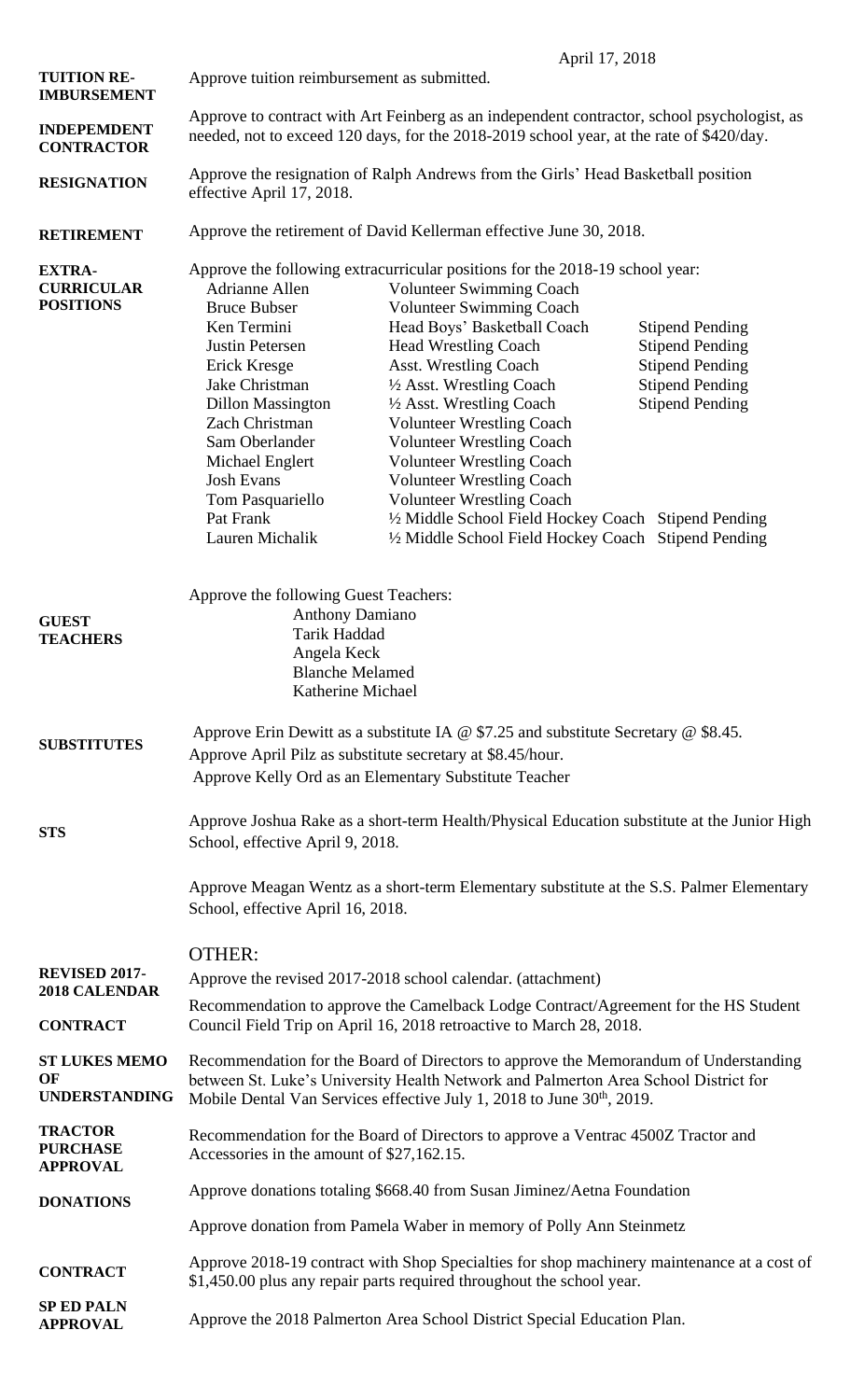#### April 17, 2018 **End of Consent Agenda**

#### **FACILITIES PLAN APPROVAL** Director Smale moved, seconded by Director Gildner that the Board of Directors of the Palmerton Area School District approve the 2018-2019 CLIU 21 Facilities Plan Committee Report and reaffirm its commitment to the original construct of the Facilities Planning, approved November 1, 1989, which consists of a series of prioritized inquiries to be considered in determining future locations of the CLIU and school district special education classes.

Aye Votes: All Directors Present. Nay Votes: None. Motion Carried

INFORMATION ITEMS: (attachments on file)

- Enrollment, March 31, 2018
- LCCC Meeting Minutes, March 1, 2018
- LCCC President's Desk, April 2018
- Board Summary

### PUBLIC PARTICIPATION:

- Mr. Chuck Laviolette:
	- Thanked people on the administration floor for "Dress Down Day" proceeds to summer reading program. "Let Libraries Rock"
- Mrs. Audrey Larvey
	- Questioned if the district has taken a position about the walkout on Friday, April  $20<sup>th</sup>$
- Mr. Scot Engler
	- Not encouraged.

Mr. Jeff Henry

- Questioned about the current status of the softball field.
- Mr. Scot Engler

Waiting for the weather to change.

## Mr. Jeff Henry

• Questioned the trees on the power lines.

Director Scherer

• PPL or utility responsibility.

- Mr. Jeff Henry
	- Questions about the use of the track.
- Mr. Scot Engler
	- Don't have all the capabilities in place yet.

### FOR THE GOOD OF THE ORDER:

Director Harry

• Thought the school play "The Sound of Music" was phenomenal.

Director Scherer

• Kudos to the Drama club

**ADJOURNMENT** Director Gildner moved, seconded by Director Smale that the Board of Directors of the Palmerton Area School District adjourn the meeting at 7:13 PM.

> Aye Votes: All Directors Present Nay Votes: None. Motion Carried

> > Respectfully submitted,

 Deborah A. Scheckler Board Secretary